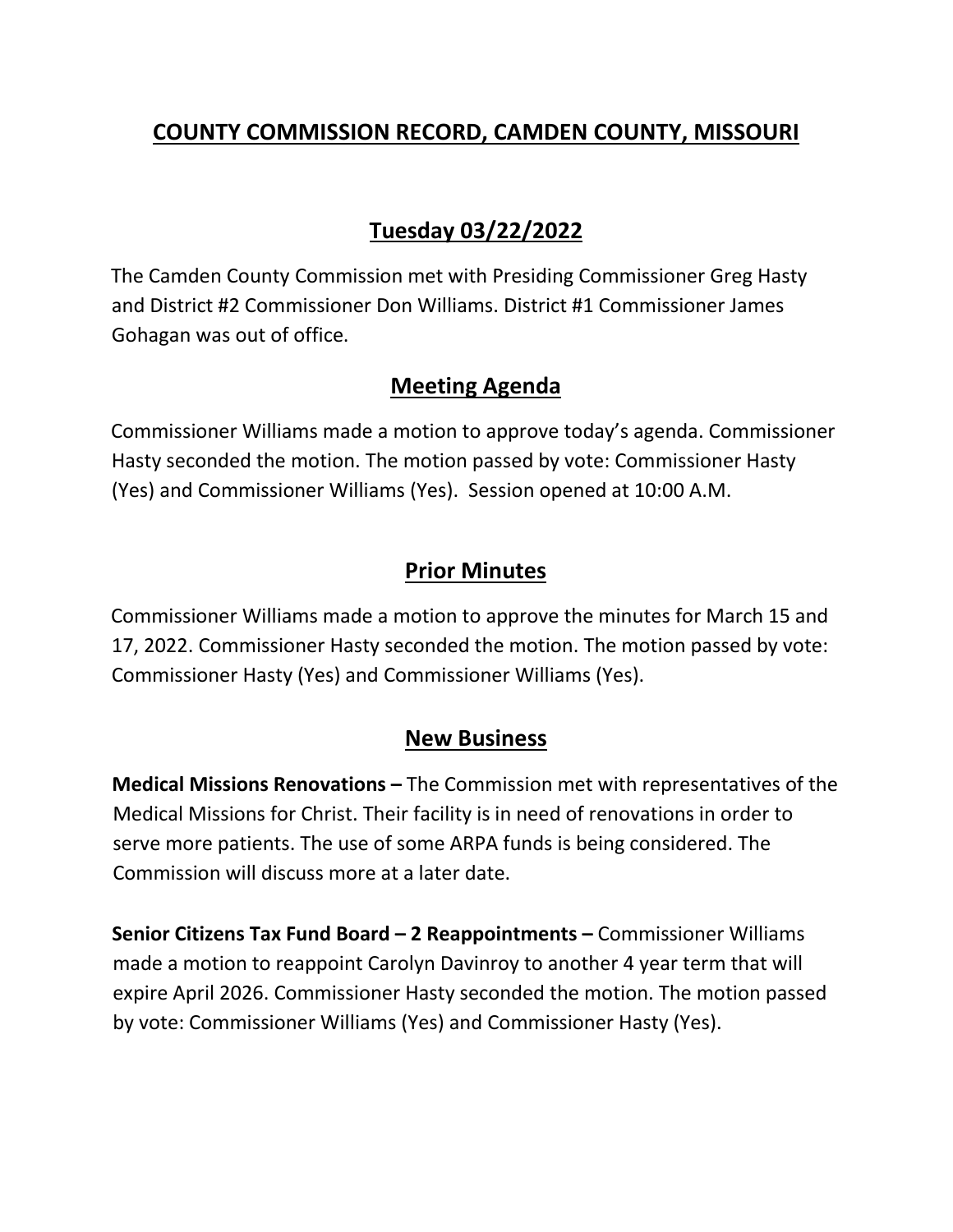Presiding Commissioner Greg Hasty Commission Clerk Rowland Todd

CAMDEN COUNTY COMMISSION 1 Cont Circle NW Suite #1<br>Camdenton, Missouri 65020 573-317-3850

1st District Commissioner James Gohagan 2nd District Commissioner Don Williams

March 22, 2022

Carolyn Davinroy 5811 Cobblestone Dr. Osage Beach, Mo. 65065

RE: Senior Services Fund Board:

Dear Carolyn:

We reappointed you to the SSFB on Tuesday March 22, 2022. Your 4 year term will expire April 2026

Please come in to the County Clerk's office Monday-Friday 8:30-4:30 to be sworn in.

We want to thank you for your commitment and service to the SSFB

Sincerely,

Greg Hast

Presiding Commissioner

James Gohagan

h de Ver

Don Williams 1<sup>st</sup> District Commissioner 2<sup>nd</sup> District Commissioner

Commissioner Williams made a motion to reappoint Janell Bednara to another 4 year term to the SCTFB that will expire April 2026. Commissioner Hasty seconded the motion. The motion passed by vote: Commissioner Williams (Yes) and **Commissioner Hasty (Yes).**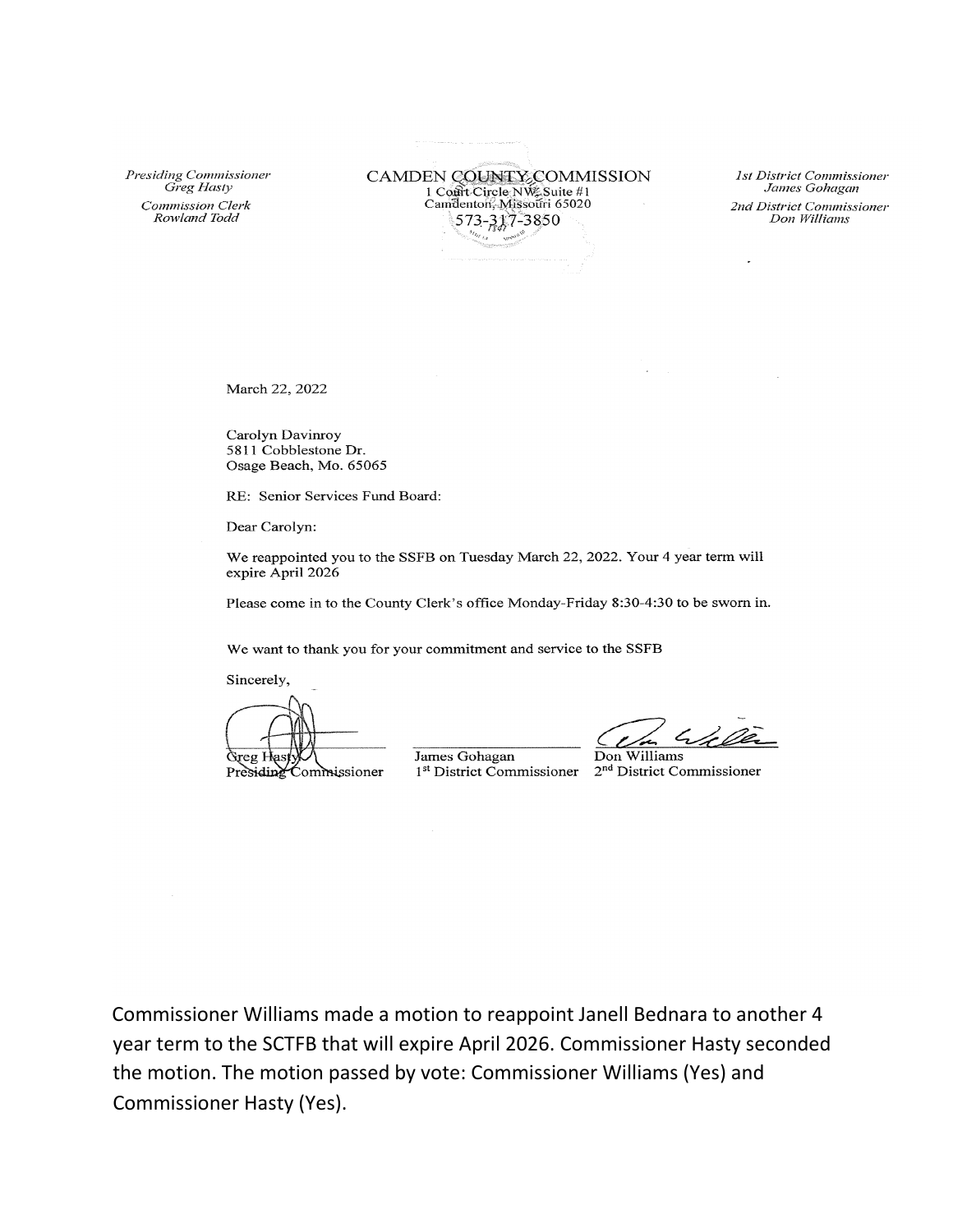Presiding Commissioner Greg Hasty Commission Clerk Rowland Todd

CAMDEN COUNTY COMMISSION 1 Cont Circle NW Suite #1 Camdenton, Missouri 65020 573-317-3850

**1st District Commissioner** James Gohagan 2nd District Commissioner Don Williams

March 22, 2022

Janell Bednara P.O. Box 2003 Osage Beach, Mo. 65065

RE: Senior Services Fund Board

Dear Janell,

We reappointed you to the SSFB on March 22, 2022. Your 4 year term will expire the end of April 2026.

You may come in to the County Clerk's Office at your convenience, any time between 8:30AM and 4:30PM to be sworn in.

We want to thank you for your commitment and service to the SSFB.

Sincerely,

Greg Hast Presiding Commissioner

James Gohagan 1<sup>st</sup> District Commissioner

Don Williams

2<sup>nd</sup> District Commissioner

 $\mathrm{d}\mathbf{s}$ 

Lake Area Housing Development - The Commission met with Richard Ross, Ron Yarbrough, and other representatives of the Lake Area Housing Development. The LAHD has been working with Miller, Morgan, Camden, and Laclede Counties to bring affordable housing to the citizens in the lake area.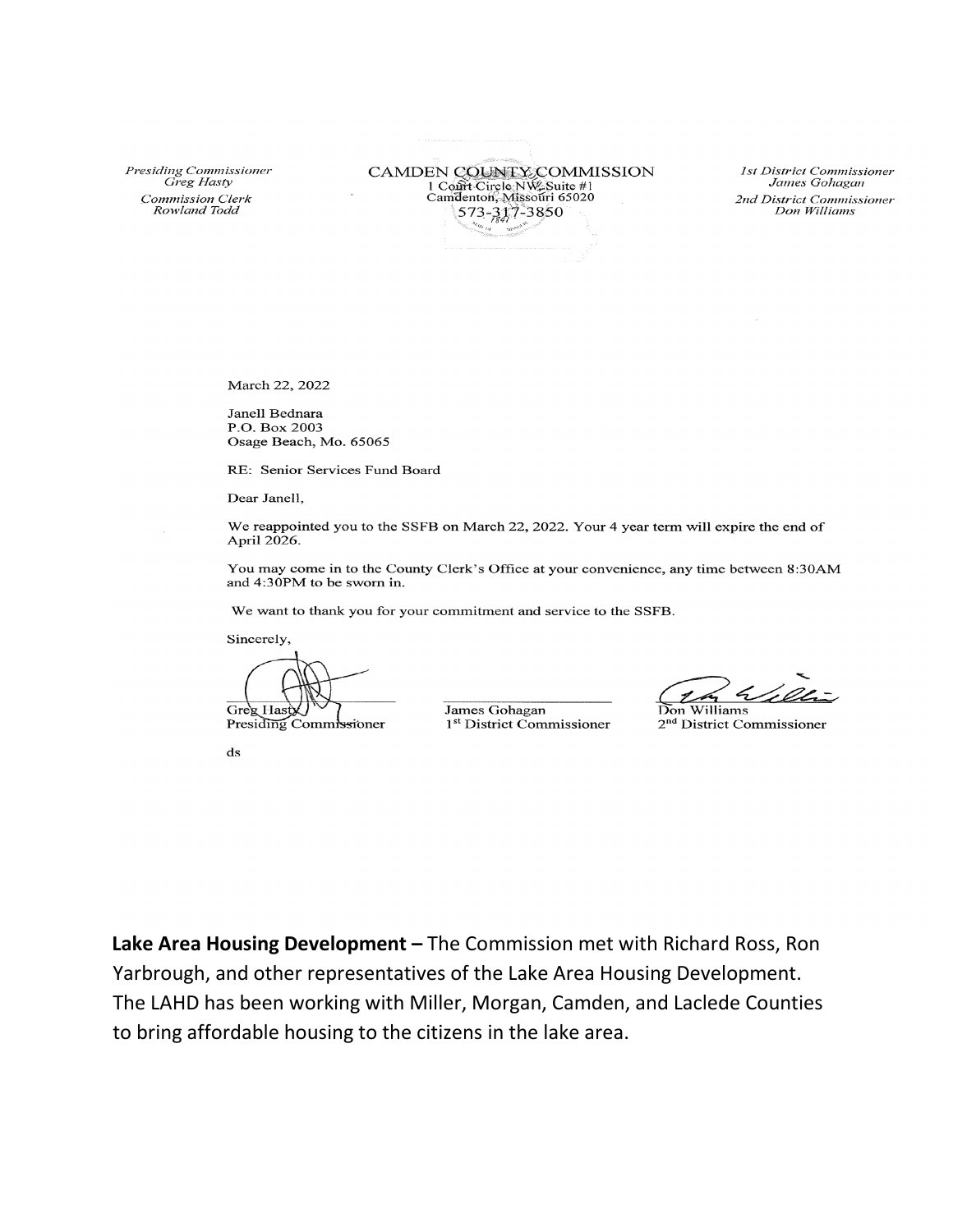At 11:11 A.M. Commissioner Williams made a motion to recess until 6:30 P.M. Commissioner Hasty seconded the motion. The motion passed by vote: Commissioner Williams (Yes) and Commissioner Hasty (Yes).

At 6:30 P.M. The Commission reconvened with Presiding Commissioner Greg Hasty, District #1 Commissioner James Gohagan, and District #2 Commissioner Don Williams in attendance.

**Discussion & Possible Action on Repealing Concentrated Animal Feeding Operation Ordinance & Amendments Thereto-** The Camden County Commission met with local citizens and a representative of Missouri Farmers Care to discuss SB391 passed in 2019 and the impact it will have on the Concentrated Animal Feeding Ordinance of 1997. The Commission took many comments from the citizens and answered their questions. It was determined the 1997 ordinance would have to be repealed in order for the County to be in state compliance. Commissioner Williams made a motion to approve Ordinance 03-22-2022-01 repealing the Ordinance #10-23-97 and the amendment thereto. Commissioner Gohagan seconded the motion. The motion passed by vote: Commissioner Gohagan (Yes) and Commissioner Williams (Yes).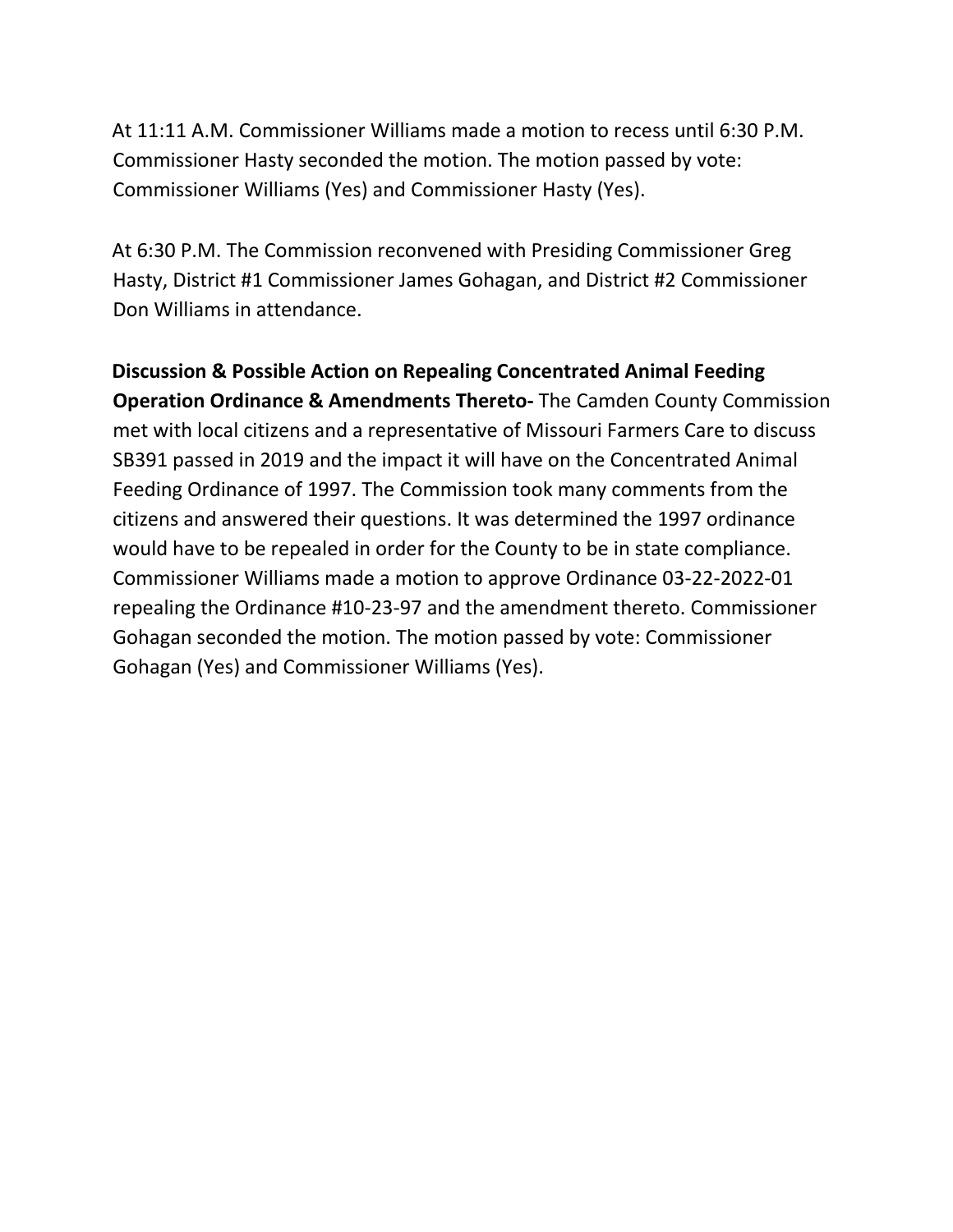Date: March 22, 2022

#### ORDINANCE NO. 63-22-22-01

#### AN ORDINANCE REPEALING ORDINANCE NO. 10-23-97 AND THE AMENDMENT THERETO DATED FEBRUARY 4, 1998 ESTABLISHING AND PROVIDING HEALTH REGULATIONS AND STANDARDS AND THE PERMITTING OF CONCENTRATED ANIMAL FEEDING OPERATIONS (CAFO) WITHIN CAMDEN COUNTY, MISSOURI.

WHEREAS, during the 2019 legislative session, the General Assembly truly agreed and finally passed Senate Substitute for Senate Bill 391 and Governor Parson signed Senate Bill 391 on May 31, 2019 into law which in part prohibited a county from adopting standards or requirements on agricultural operations and its appurtenances that are "inconsistent with, in addition to, different from, or more stringent than any provision of this chapter (192) or chapters 260, 640, 643, and 644, or any rule or regulation promulgated under such chapters"; and

WHEREAS, a suit was filed by the Cedar County Commission and others (Case No 19AC-CC00373) asking the Cole County Circuit Court to declare said law to be unconstitutional and unenforceable for various reasons; and

WHEREAS, the Cole County Circuit found in favor of the law and against plaintiffs in said case which has been appealed to the Missouri Supreme Court and is currently pending there; and

WHEREAS, the Camden County Commission now believes that said Ordinance and the amendment thereto are not needed and are impeding the growth of agriculture in Camden County, Missouri.

NOW THEREFORE, the Camden County Commission hereby repeals Ordinance No. 10-23-97 and the Amendment thereto dated February 4, 1998 and declares both to be null and void.

All Ordinances or parts of Ordinances in conflict herewith are hereby repealed.

PASSED, APPROVED AND ADOPTED by the Camden County Commission of Camden<br>County, Missouri, on the 22 day of MACCH ..., 2022.

CAMDEN COUNTY MISSOURI By: missioner Greg Hasty, Presi

(Seal)